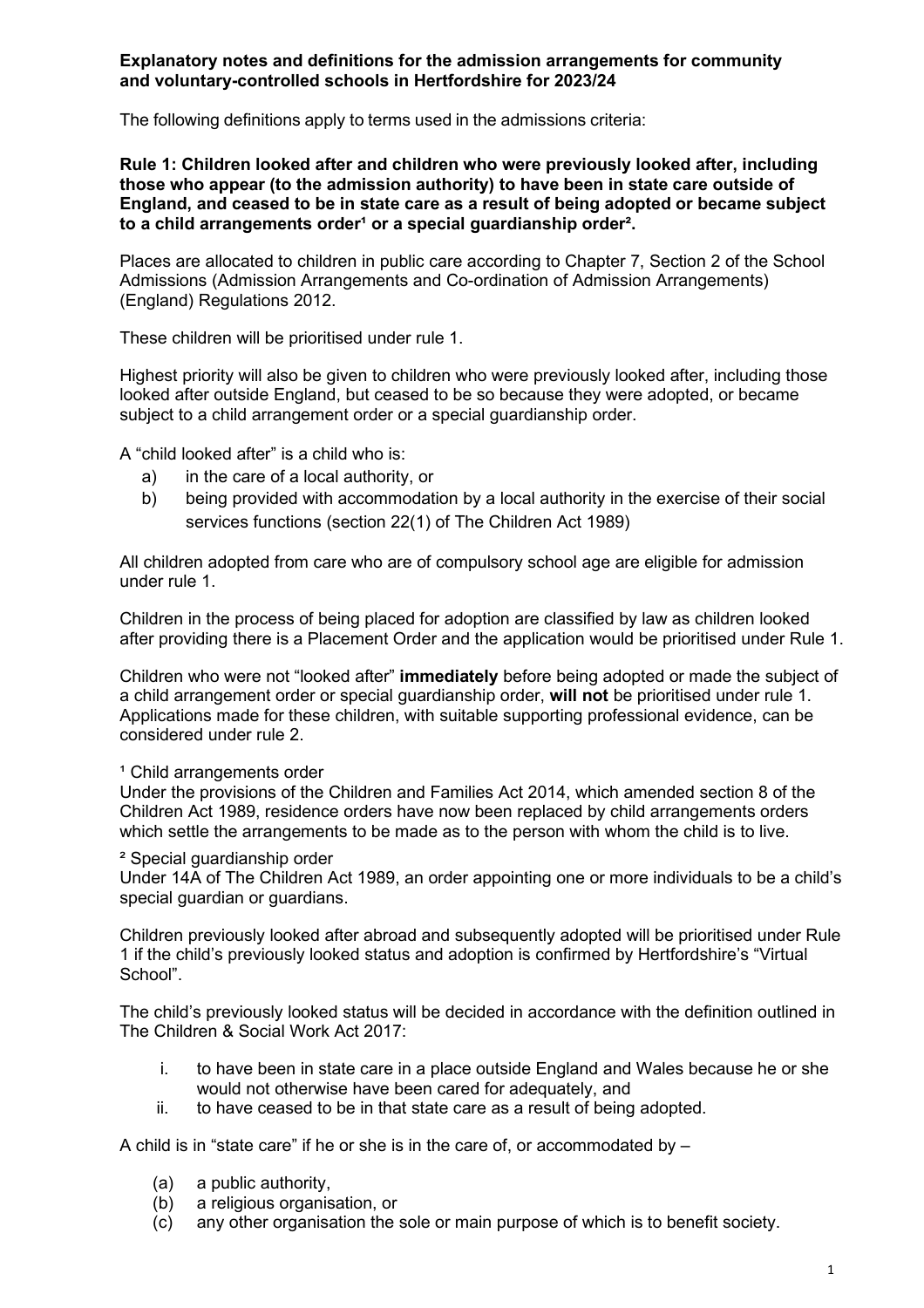#### **Rule 2: Children for whom it can be demonstrated that they have a particular medical or social need to go to the school**

Rule 2 applications will only be considered at the time of the initial application, unless there has been a significant and exceptional change of circumstances within the family since the initial application was submitted.

All schools in Hertfordshire have experience in dealing with children with diverse social and medical needs. However, in a few very exceptional cases, there are reasons why a child has to go to one specific school.

Few applications under Rule 2 are agreed.

All applications are considered individually but a successful application should include the following:

- a) Specific recent professional evidence that justifies why only one school can meet a child's individual needs, and/or
- b) Professional evidence that outlines exceptional family circumstances making clear why only one school can meet he child's needs.
- c) If the requested school is not the nearest school to the child's home address clear reasons why the nearest school is not appropriate.
- d) For medical cases a clear explanation of why the child's severity of illness or disability makes attendance at only a specific school essential.

Evidence should make clear why only one school is appropriate. A Rule 2 application will generally not be upheld in cases where more than one school could meet the child's need.

In exceptional cases relating to a disability, where more than one school in the county can meet the child's specific needs, a clear and compelling case can be made for the "nearest" school with the relevant facilities, environment or location. You must clearly explain why attendance at the "nearest" school with these facilities is essential.

Applications under Rule 2 can only be considered when supported by a recent letter from a professional involved with the child or family, for example a doctor, psychologist or police officer. The supporting evidence needs to demonstrate why only one named school can meet the social/medical needs of the child.

Applications for children who were not "looked after" immediately before being adopted or made the subject of a child arrangement order or special guardianship order may be made under this rule.

Further details on the Rule 2 process can be found in the [Rule 2 protocol](https://www.hertfordshire.gov.uk/media-library/documents/schools-and-education/admissions/rule-2-protocol.pdf)

# **Definition of sibling**

For applications to schools using Hertfordshire County Council's admission criteria, a sibling is defined as: the sister, brother, half brother or sister, adopted brother or sister, child of the parent/carer or partner or a child looked after or previously looked after<sup>1</sup> and in every case living permanently<sup>2</sup> in a placement within the home as part of the family household from Monday to Friday at the time of this application.

A sibling must be on the roll of the named school at the time the younger child starts or have been offered and accepted a place.

If a place is obtained for an older child using fraudulent information, there will be no sibling connection available to subsequent children from that family.

<sup>1</sup> Children previously looked after are those children adopted or with a special guardianship order or child arrangements order. This definition was amended following a determination by the OSA in August 2014. <sup>2</sup> A sibling link will not be recognised for children living temporarily in the same house, for example a child who usually lives with one parent but has temporarily moved or a looked after child in a respite placement or very short term or bridging foster placement.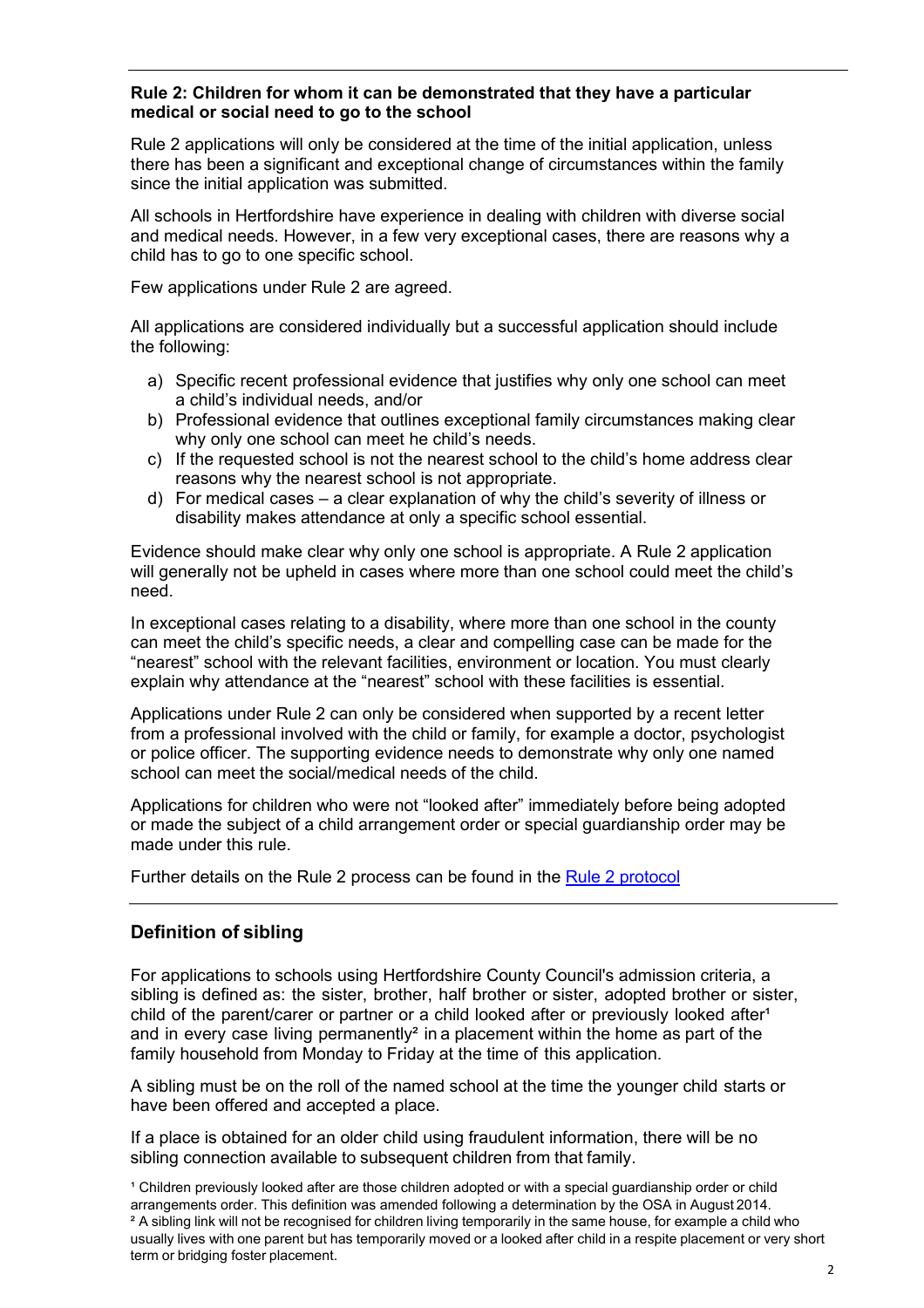# **Multiple births**

Hertfordshire County Council (HCC), as the admission authority will admit over the school's published admission number when a single twin/multiple birth child is allocated a place at a school. Where we are not the admitting authority we would request the school take in the subsequent child(ren) in line with the school's own admission arrangements.

# **Home address**

The address provided must be the child's current permanent address at the time of application.

- At the time of application" means the closing date for applications
- "Permanent" means that the child has lived at that address for at least a year

Where a family has not lived at an address for a year, they must be able to demonstrate that they own the property or have a tenancy agreement for a minimum of 12 months\* and the child must be resident in the property at the time of application.

The application can only be processed using one address. If a child lives at more than one address (for example due to a separation) the address used will be the one where the child lives for the majority of the time. If a child lives at two addresses equally, parents/carers should make a single joint application naming one address.

If a child's permanent residence is disputed, parents/carers should provide court documentation to evidence the address that should be used for admission allocation purposes. If two applications are received, with different addresses and/or different preferences, neither will be processed until the address issue is reconciled.

It is for a child's home LA to determine address. If two applications, with different addresses are received from the same LA, it will be for that LA to determine permanent address. If two applications are received from two different LAs, the above process will be used

If two different applications are received for the same child from the same address, e.g., containing different preferences, parents/carers will be invited to submit a joint application or provide court documentation to evidence the preferences that should be used for the admission process. Until the preference issue is reconciled neither application will be processed.

For the transfer application rounds, if the initial differing applications (one or both) were received "on-time", an amended joint application will also be considered "on-time" if received before the "late deadline". If the amended joint application is received after the late date, it will be treated as "late". The late deadline for the 2023/24 transfer application process is 2<sup>nd</sup> December 2022 for secondary and upper applications and 1<sup>st</sup> February 2023 for primary, junior and middle applications . If these dates change, amendments will be published on the HCC admissions web pages at the start of the 2023/24 application process in September 2022.

\* If, because of the nature of the agreement, it is not possible to provide a 12 month tenancy agreement, alternative proof of address will be requested and verified as necessary with the Shared Anti-Fraud Service.

## **Fraudulent applications**

Hertfordshire County Council will do as much as possible to prevent applications being made from fraudulent addresses, including referring cases to the Shared Anti-Fraud service for further investigation as necessary.

Address evidence is frequently requested, monitored and checked and school places will be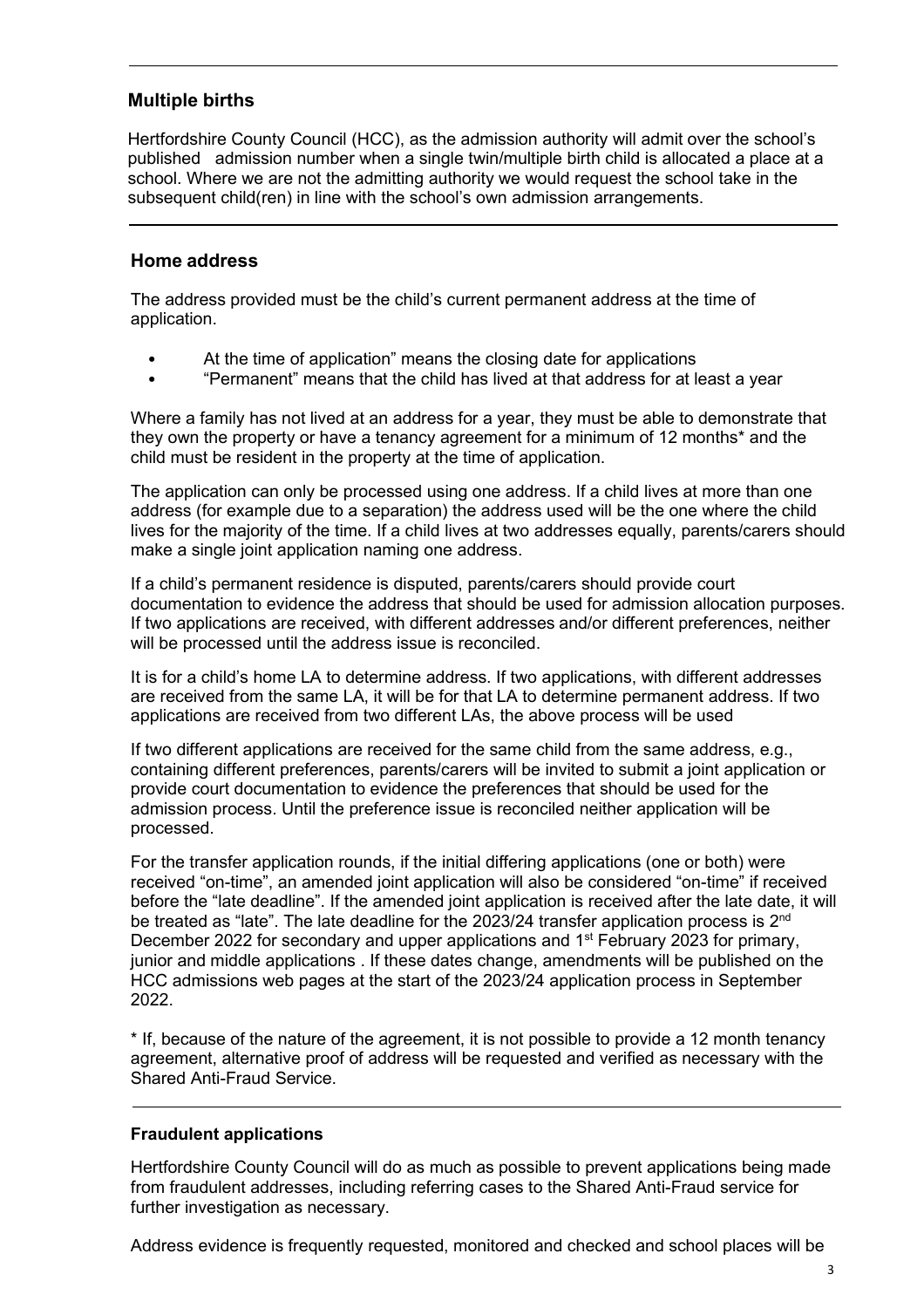withdrawn when false information is deliberately provided. Hertfordshire County Council will take action in the following circumstances:

- When a child's application address does not match the address of that child at their current school;
- When a child lives at a different address to the applicant;
- When the applicant does not have parental responsibility;
- When a family move shortly after the closing date of applications when one or more of the following applies:
	- ο The family has moved to a property from which their application was less likely to be successful;
	- ο The family has returned to an existing property;
	- ο The family lived in rented accommodation for a short period of time (anything less than a year) over the application period;
	- ο Official/public records show an alternative address at the time of the application
- When a child starts at the allocated school and their address is different from the address used at the time of application.

Parents/carers will need to show that they have relinquished residency ties with their previous property and they, and their child(ren) are permanently residing at the address given on the application form.

## **Address Visits**

Where suspicions lie as to the validity of an address, the Admissions & Transport Team may make unannounced visits to the applicant's claimed address or any other address suspected to be the normal permanent residence of the child's primary carer or the address where the child resides for the majority of the week. The aim of these visits is to verify that the address information provided on the application form is accurate. All visits will be made by two members of the Admissions & Transport Team.

If an address appears to be unoccupied at the time of a visit, a letter will be left confirming that an attempted visit took place. This letter will ask the occupant to contact the Admissions & Transport Team within 24 hours to confirm receipt of the letter and details of the occupant. It is reasonable to expect that an applicant living at the address stated on the application form can respond within 24 hours. If contact takes longer than 24 hours, the applicant will be asked to explain why and provide evidence why they did not respond within the specified time.

If, following the initial investigation or any further investigation, the Admissions & Transport Team concludes that, on the balance of probability, a fraudulent address has been used on an application, correspondence will be sent to the applicant confirming this decision. This will outline the factors taken into account in making the decision as well as the action which will be taken with the application. It will also set out which address will be considered to be the child's permanent home address for the purpose of their application for admission to school.

## **Home to school distance measurement for purposes of admissions**

A 'straight line' distance measurement is used in all home to school distance measurements for community and voluntary controlled schools in Hertfordshire. Distances are measured using a computerised mapping system to two decimal places. The measurement is taken from the AddressBase Premium address point of your child's house to the address point of the school. AddressBase Premium data is a nationally recognised method of identifying the location of schools and individual residences.

## **Definition of "nearest school" for secondary/upper admissions**

For coeducational community schools, the "nearest school" definition for rule 4 is "the nearest Hertfordshire maintained school or academy that is non-faith, co-educational, and non-partially selective.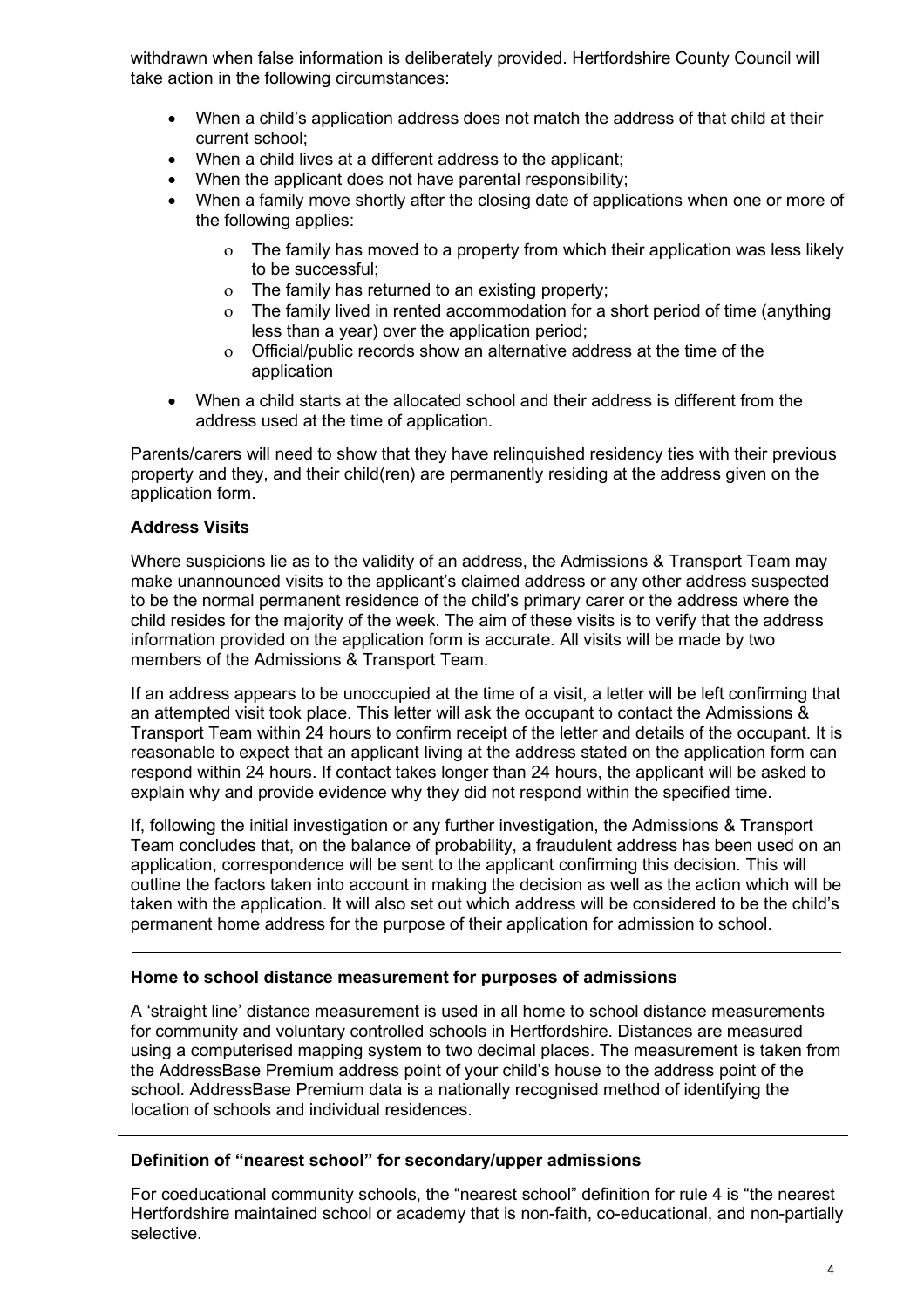*Note – non-partially selective means that the school does not offer any places based on academic ability.*

Coeducational schools/academies which select partially on ability are:

- Dame Alice Owen's School
- Parmiter's School
- Queens' School
- Rickmansworth School
- **St Clement Danes School**

For all coeducational community schools this definition applies to rule 4.

#### **Definition of "nearest school" for primary/junior/middle admissions**

The definition of "nearest school" includes all schools except those which allocate places on the basis of faith (membership or practice) before allocating on the basis of distance/location.

#### **Applications from children\* from overseas**

All children of compulsory school age (5 to 16 years) in England have a right of access to education. However, where a child is in England for a short period only, for example less than half a term, it may be reasonable to refuse admission to a school.

An application for a school place will only be accepted for such children currently overseas if, for In Year applications, proof is provided that the child will be resident in Hertfordshire within two weeks. In Year allocations are made on the assumption that the child will accept the school place and be on roll within that timescale.

For the Primary and Secondary transfer processes, applications will not normally be accepted from, nor places allocated to, an overseas address. The exception to this (for both In Year and transfer processes) is for children of UK service personnel and crown servants (and from military families who are residents of countries with a Memorandum of Understanding with the UK). In these cases HCC will allocate a place in advance of the family arriving in the area provided the application is accompanied by an official letter that declares a relocation date and a HCC Unit postal address or quartering area address, for consideration of the application against oversubscription criteria.

Applications will also be considered, and places offered in advance for these families, if the application is accompanied by an official letter that declares a relocation date but does not provide a quartering or unit address because the family will be residing in private accommodation. In these cases, if the family does not already have a permanent private address in Hertfordshire, the military base or alternative "work" address in Hertfordshire will be used for allocation purposes. If the family already has an established alternative private address, that address will be used for admission purposes as long as the parents provide evidence of the address and that the child will be living there.

HCC will also consider accepting applications from children\* whose family can evidence intent to return to and/or permanently reside in Hertfordshire prior to the start of the new academic year. These applications, if accepted, will be processed from the overseas address until sufficient evidence is received to show the child is permanently resident in Hertfordshire. Evidence must be submitted at the time of application.

Evidence submitted after the date for late applications (2 December 2022 for secondary transfer and 1 February 2023 for the Under 11s process) cannot be taken into account before National Allocation Day. Decisions on these applications will be made by a panel of senior officers and communicated with parents within 6 weeks of the closing date for applications.

If an applicant owns a property in Hertfordshire but is not living in it, perhaps because they are working abroad at the time of application, the Hertfordshire address will **not** be accepted for the purposes of admission until the child is resident at that address.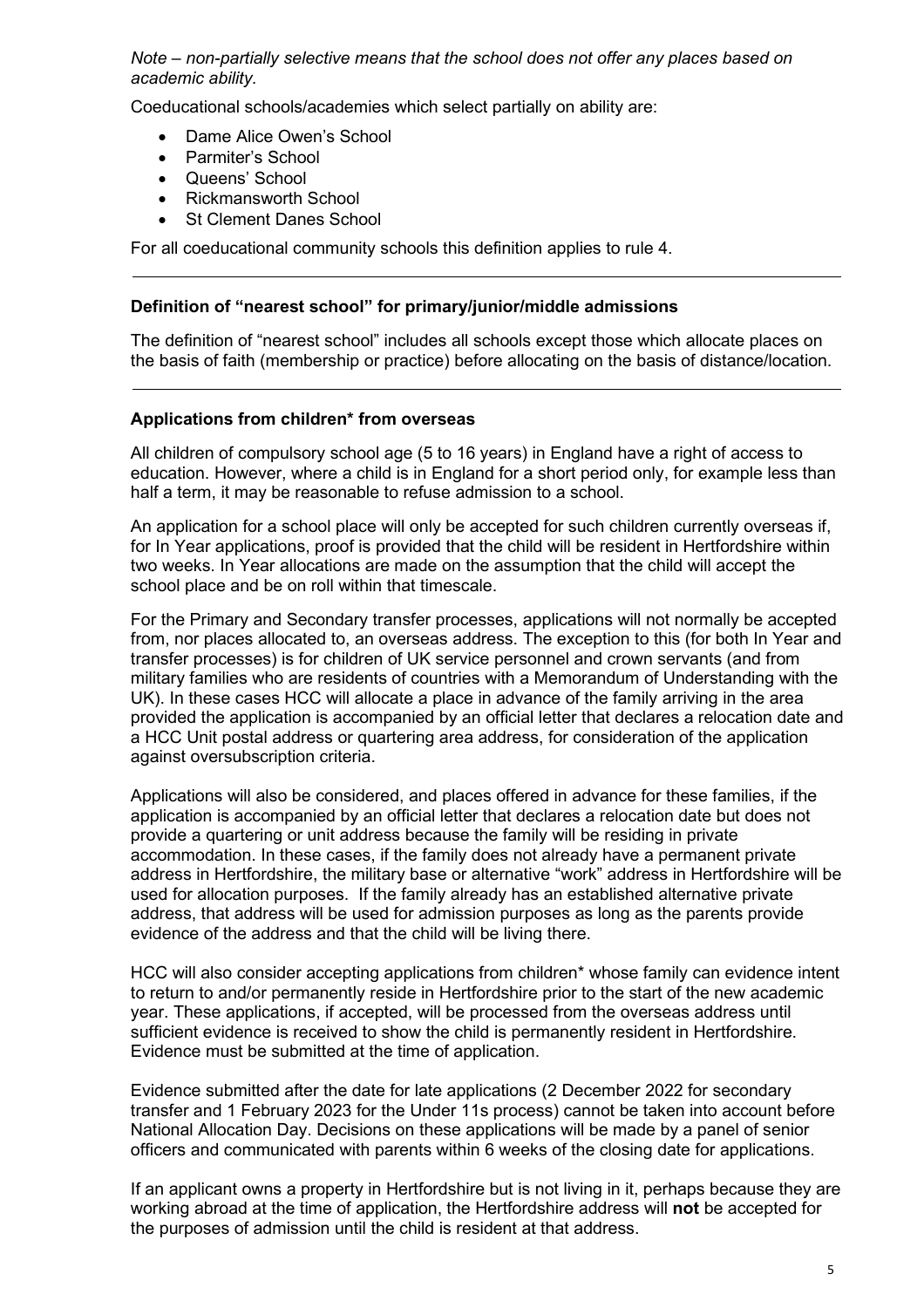Other children, than those mentioned above, from overseas do not generally have automatic right of entry to the UK. An application for a school place will not therefore be accepted until they are permanently resident in Hertfordshire. Proof of residency such as an endorsed passport or entry visa will be required with the application, in addition to proof of Hertfordshire address, for example a council tax bill or 12 month rental agreement.

*\*Children who hold full British Citizen passports (not British Dependent Territories or British Overseas passports), or have a UK passport describing them as a British citizen or British subject with the right of abode and normally have unrestricted entry to the UK. Freedom of movement into the UK for European Economic Area and Swiss citizens ended at the end of 2020. EEA (Irish citizens aside) and Swiss national children entering the UK after the end of 2020 are now treated the same as other foreign nationals. This means they will no longer have the right to enter the country to access a state-funded school unless they fall within certain immigration categories. Find out more abou[t visas and immigration](https://www.gov.uk/browse/visas-immigration) and th[e EU Settlement Scheme](https://www.gov.uk/settled-status-eu-citizens-families) for European Economic Area and Swiss citizens.*

## **Age of Admission and Deferral of Places**

Hertfordshire County Council's policy is that children born on and between 1 September 2018 and 31 August 2019\* would normally commence primary school in Reception in the academic year beginning in September 2023. All Hertfordshire infant, first and primary schools provide for the full- time admission of all children offered a place in the Reception year group from the September following their fourth birthday. If a parent wants a full-time place for their child from September (at the school at which a place has been offered) then they are entitled to that fulltime place.

Parents can defer the date their child is admitted to school until later in the same academic year or until the term in which the child reaches compulsory school age. Summer born children are only able to "defer" entry to Reception class until the beginning of the final term of the school year for which the offer was made.

Where parents wish, children can attend part-time until they reach compulsory school age. Any parents wishing to take up a part-time place or deferred entry should contact the individual school(s) to discuss their child's requirements.

## **\*Summer born children (1st April – 31st August) – Entry to Reception**

Legally, a child does not have to start school until the start of the term following their fifth birthday. Children born between 1 April 2019 and 31 August 2019 are categorised as "summer born" and if parents/carers do not believe that their summer born child is ready to join Reception in 2023 they should contact the home LA, and any own admission authority schools, for guidance before making an application.

Summer born applications that are delayed for a year (for entry in September 2024) will be processed in exactly the same way as all other reception applications received at that time; there is no guarantee that a place will be offered at a child's preferred school.

If parents wish to delay their application for a Reception place, they are advised to discuss their child's needs/development with their current early years or nursery provider. If parents wish their child to remain in their existing nursery school or class for a further year (rather than moving into the Reception year group) they must let their current school know before the end of the Spring term in 2023 (before the Easter break).

## **Children Out of Year Group (except applications for reception from summer born)**

Hertfordshire County Council's policy is for children to be educated within their correct chronological year group, with the curriculum differentiated as necessary to meet the needs of individual children. This is in line with DfE guidance which states that "in general, children should be educated in their normal age group".

If parents/carers believe their child(ren) should be educated in a different year group they should, at the time of application, submit supporting evidence from relevant professionals working with the child and family stating why the child must be placed outside their normal age appropriate cohort. DfE guidance makes clear that "it is reasonable for admission authorities to